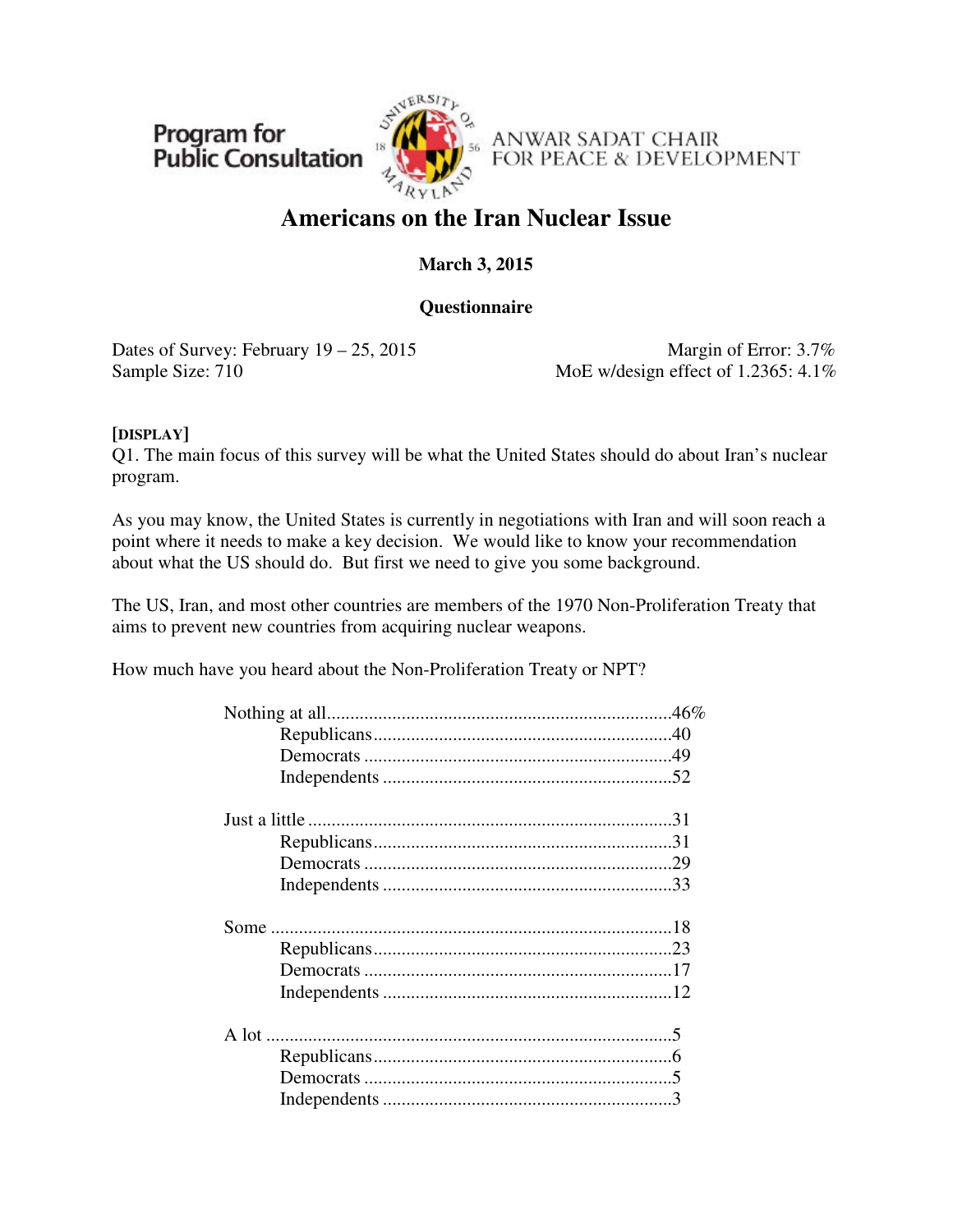Don't know/Refused ..............................................................\*

### **[DISPLAY]**

Q2. In establishing the NPT, all members that did not already have nuclear weapons agreed not to develop them. Iran is one of those members that has agreed not to develop nuclear weapons.

Did you know that Iran, as a member of the NPT, has agreed not to develop a nuclear weapon, or had you not heard this?

### **[DISPLAY]**

As a Member of the NPT, Iran can have a nuclear energy program. However, the NPT requires that Iran provide information about its nuclear energy programs and allow inspections by a UN agency called the IAEA, to ensure that it is not trying to develop nuclear weapons.

A sensitive issue arises when a country enriches uranium. Enriched uranium can be used for producing nuclear energy, but can also be used for developing nuclear weapons. For the purposes of nuclear energy, it is only necessary to enrich uranium to the level of 5%. For nuclear weapons, it is usually necessary to enrich it to around 90%. One of the key purposes of IAEA inspections is to ensure that the enrichment being done by non-nuclear weapons states is only for peaceful purposes.

In 2002, the IAEA determined that Iran had been building an enrichment facility without telling the IAEA, and doing some other activities that might be related to developing nuclear weapons. The IAEA did not conclude that Iran was trying to produce nuclear weapons, but its secrecy raised questions about Iran's intentions. In negotiations with three European countries in 2003, Iran agreed to suspend enrichment-related activities temporarily and cooperate with the IAEA to resolve these suspicions. However, when these negotiations did not produce a final agreement, in 2006, Iran resumed its enrichment and reduced cooperation with the IAEA. The UN Security Council subsequently demanded that Iran suspend its uranium enrichment activities for a period. Iran refused, saying that it has a right to enrich uranium for peaceful purposes under the NPT. The UN then imposed some economic sanctions on Iran.

The US has imposed additional sanctions on Iran to get it to stop enriching. However, since the US stopped virtually all its trade with Iran some time ago, the only way that it has been able to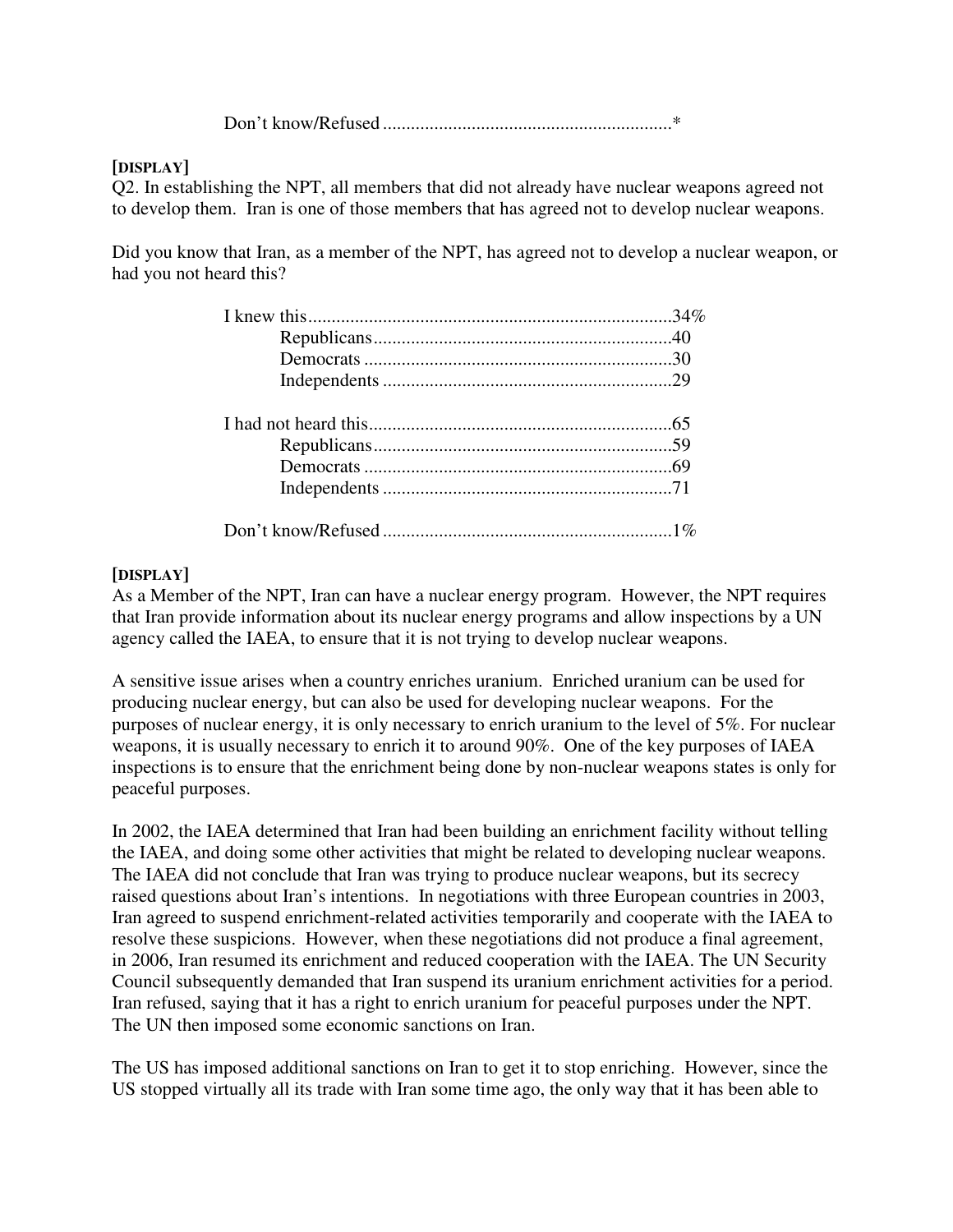impose new sanctions is by getting other countries to stop doing business with Iran. This means that the US has needed to threaten these other countries with penalties. As a result, many countries have reduced their business relations with Iran.

Despite the sanctions, Iran has persisted in enriching uranium and has substantially increased its capacity to do so.

### **[DISPLAY]**

In February 2013, the US, Germany, and other key members of the UN Security Council entered into a new round of negotiations with Iran to ensure that its nuclear program is only for strictly peaceful purposes.

In November 2013, they reached a temporary agreement that allowed greater international scrutiny, and also moderated some sanctions on Iran during the negotiating period.

A primary focus of negotiations is to create a system for **limiting** Iran's enrichment activity. This would ensure that it does not rise above the **5% level** needed for nuclear energy. This would be addressed by having **intrusive inspections** of all nuclear facilities.

Although some progress has been made in these negotiations, and Iran has cooperated in its short-term obligations, a long-term agreement has not been reached.

The temporary agreement has been extended twice by the consent of all the negotiating countries. Its current extension runs out on June 30 of this year.

These negotiations are controversial. Some members of Congress think that the US should not try to negotiate **limits** on Iran's enrichment program, but rather impose new sanctions to try to get Iran to **completely stop** enriching uranium.

If Congress were to impose new sanctions, this would make the continuation of the negotiations extremely unlikely because the temporary agreement says that the US will not impose new sanctions during the negotiations.

So, right now there are two major options being considered for the US:

- Continue to pursue a long-term agreement that limits Iran's enrichment of uranium: Iran would accept intrusive inspections of their program, while the US would accept Iran enriching to the low level necessary for nuclear energy, and would gradually ease some sanctions provided that Iran sticks to the agreement.
- Do not negotiate an agreement that includes Iran having limited enrichment, but rather impose new sanctions on other countries to get them to cut their economic relations with Iran to pressure Iran to agree to completely stop all uranium enrichment.

### **[DISPLAY – Q3 AND Q4 ON SAME SCREEN ALONG WITH INTRO]**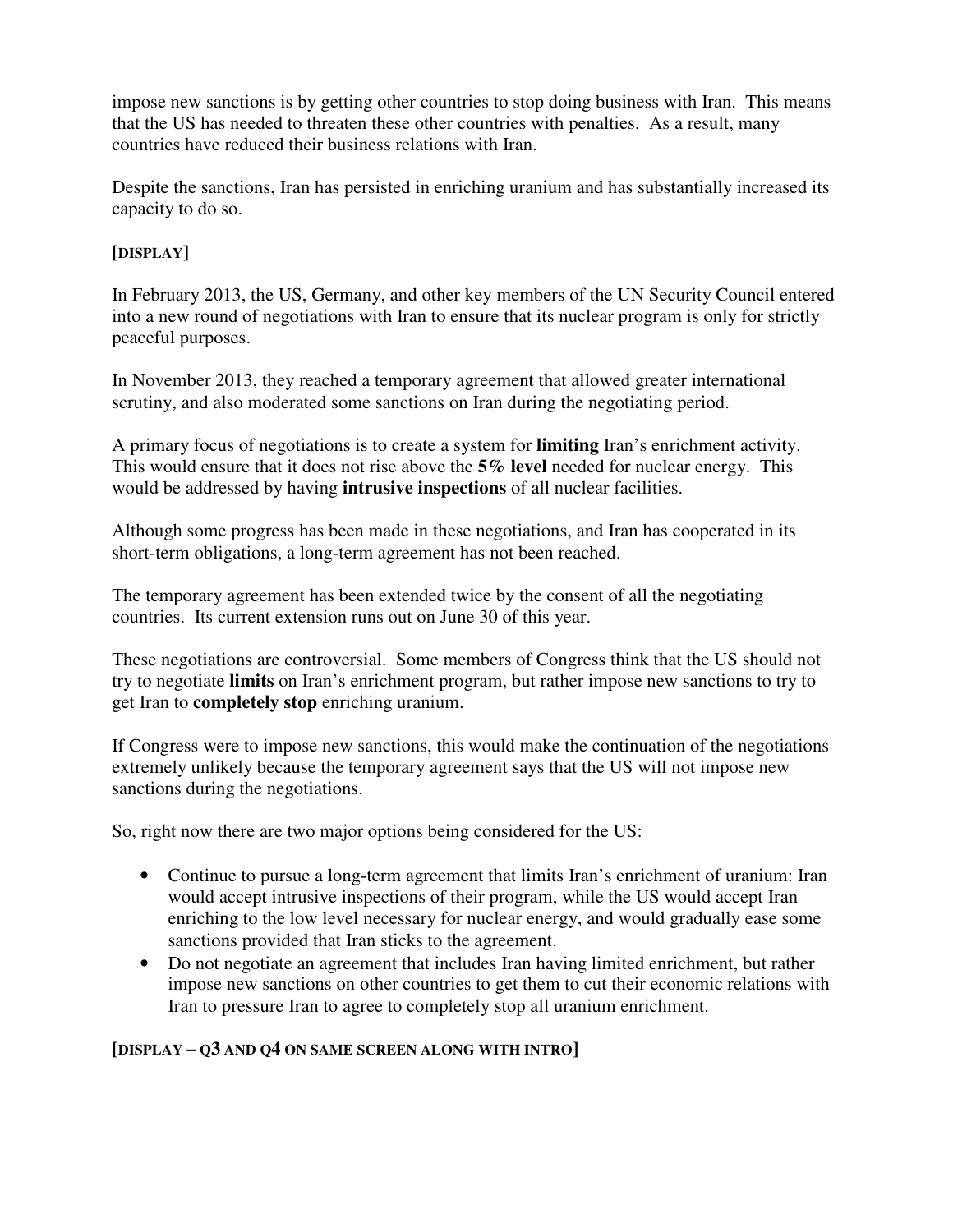Based on what you have heard so far, please give us your initial response to each of these options. At this point, we are not asking you to choose between them. We just want to know how you would feel about each of them.

Q3. How would you feel if the US were to continue to pursue a long-term agreement that limits Iran's enrichment of uranium, where Iran would accept intrusive inspections of their program, while the US would accept Iran enriching to the low level necessary for nuclear energy, and would gradually ease some sanctions provided that Iran sticks to the agreement? Would this be:

Q4. How would you feel if the US were not to negotiate an agreement that includes Iran having limited enrichment, but rather impose new sanctions on other countries to get them to cut their economic relations with Iran to pressure Iran to agree to completely stop all uranium enrichment? Would this be: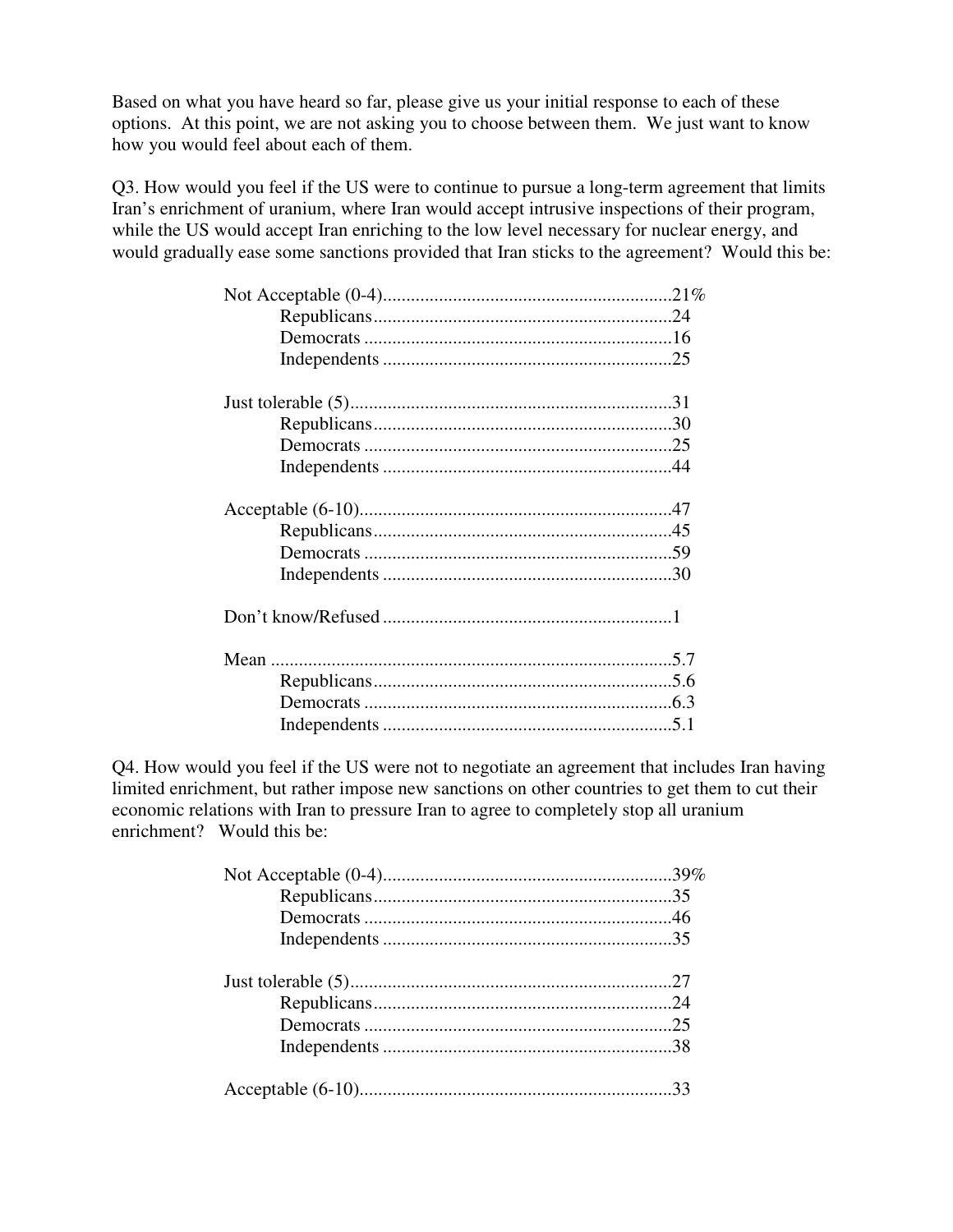### **[DISPLAY – Q5-Q7 ON SAME SCREEN ALONG WITH INTRO]**

Now, we would like you to evaluate a series of arguments in favor of the idea of continuing to pursue a long-term agreement that limits Iran's enrichment of uranium. For each argument, please select whether you find it convincing or unconvincing.

Q5. The only real option is to make a deal with the Iranian government. We have been applying sanctions for years now and yet Iran's uranium enrichment program has only grown. Bombing Iran's nuclear facilities would just lead Iran to kick out the IAEA inspectors and rebuild the program underground. Invading and occupying is completely unrealistic given that Iran is a huge country, with a substantial military, and a large population that would likely be very hostile. Given that the Iranian government says that it is ready to make a deal based on a commitment not to build nuclear weapons, we should give this option a chance.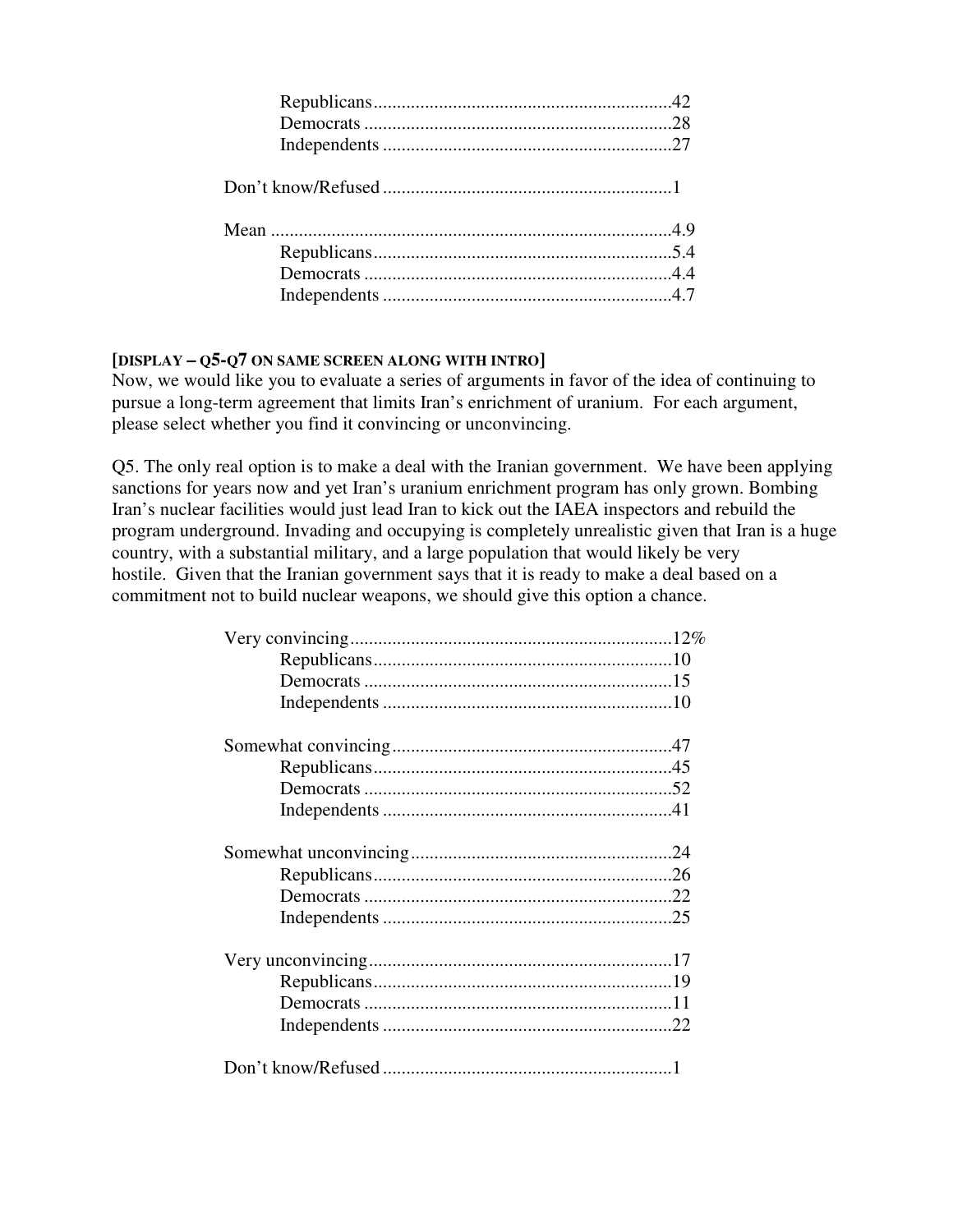Q6. No matter what happens, making a deal with Iran to limit its enrichment will put us ahead of where we are now. If Iran sticks with the deal, we'll know they aren't making a nuclear weapon. If they try to break out of the deal, with more intrusive inspections, we will have much better means to spot it immediately and it will be so completely clear that we will be better able to mobilize the world against them. Either way we come out ahead.

| Don't know/Refused |  |
|--------------------|--|

Q7. Getting Iran to limit its enrichment is the only reasonable goal. As a Member of the Non-Proliferation Treaty, Iran agreed not to have nuclear weapons, but it never agreed not to enrich uranium. The Treaty even recognizes all nations' right to a nuclear energy program. We would never let other countries tell us whether or not we can make our own nuclear fuel.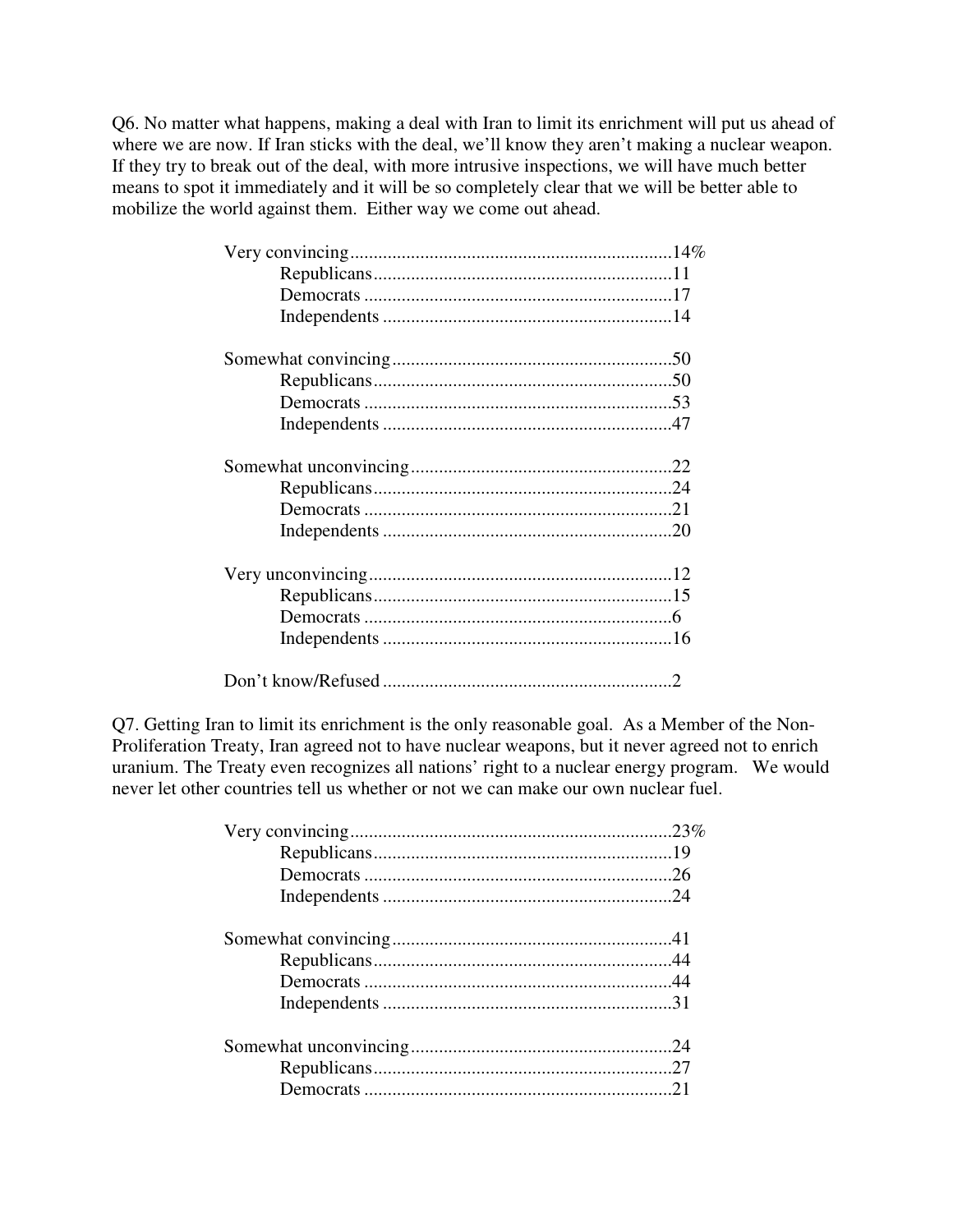### **[DISPLAY – Q8-Q10 ON SAME SCREEN ALONG WITH INTRO]**

Now, we would like you to evaluate a series of arguments against the idea of continuing to pursue a long-term agreement that limits Iran's enrichment of uranium.

Q8. The UN Security Council told Iran to stop enrichment. But Iran has been defiant. We should not reward Iran's defiance by giving in and letting it go ahead and enrich. This will lead others to defy international rules to extract concessions. We need to set an example and make it clear that countries that defy the international system will eventually regret it. The international community needs to stick to its guns.

Q9. If we have an agreement that lets Iran enrich to the 5% level, it does not mean that their progress toward a nuclear weapon will be completely stopped. They will be able to continually refine their know-how on enrichment. Thus, should they decide to break out of the agreement, they will be able to move toward getting a nuclear weapon even faster than they could now. The only way to stop their movement toward a nuclear weapon is to stop all enrichment.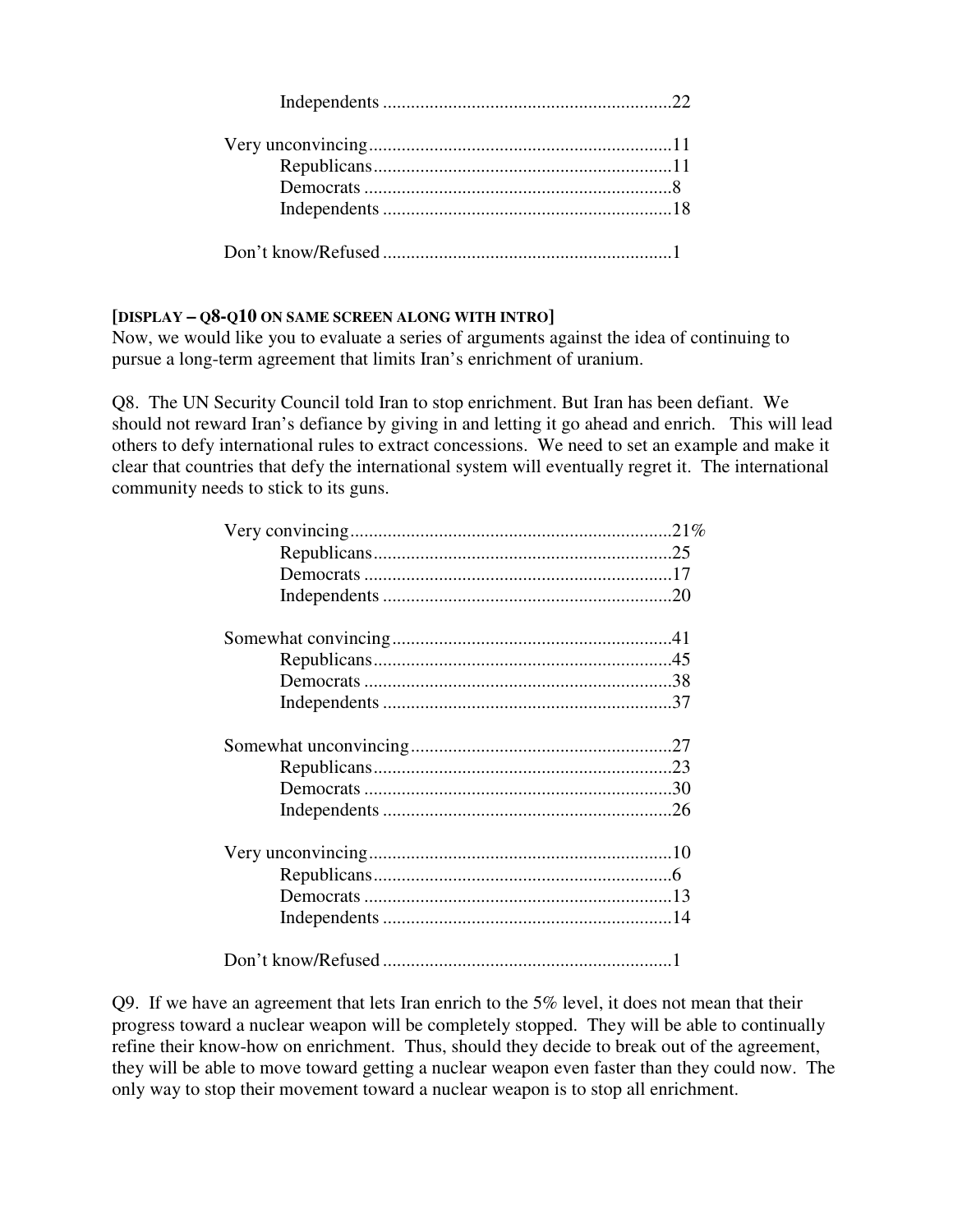Q10. Giving up the international sanctions that have been so difficult to put in place is very risky. If the international sanctions are dismantled, at some point Iran could decide it is safe to break out of the treaty and race for nuclear weapons. Then it could take so long to reassemble the international system of sanctions that Iran could make so much progress that we could end up facing a nuclear-armed Iran.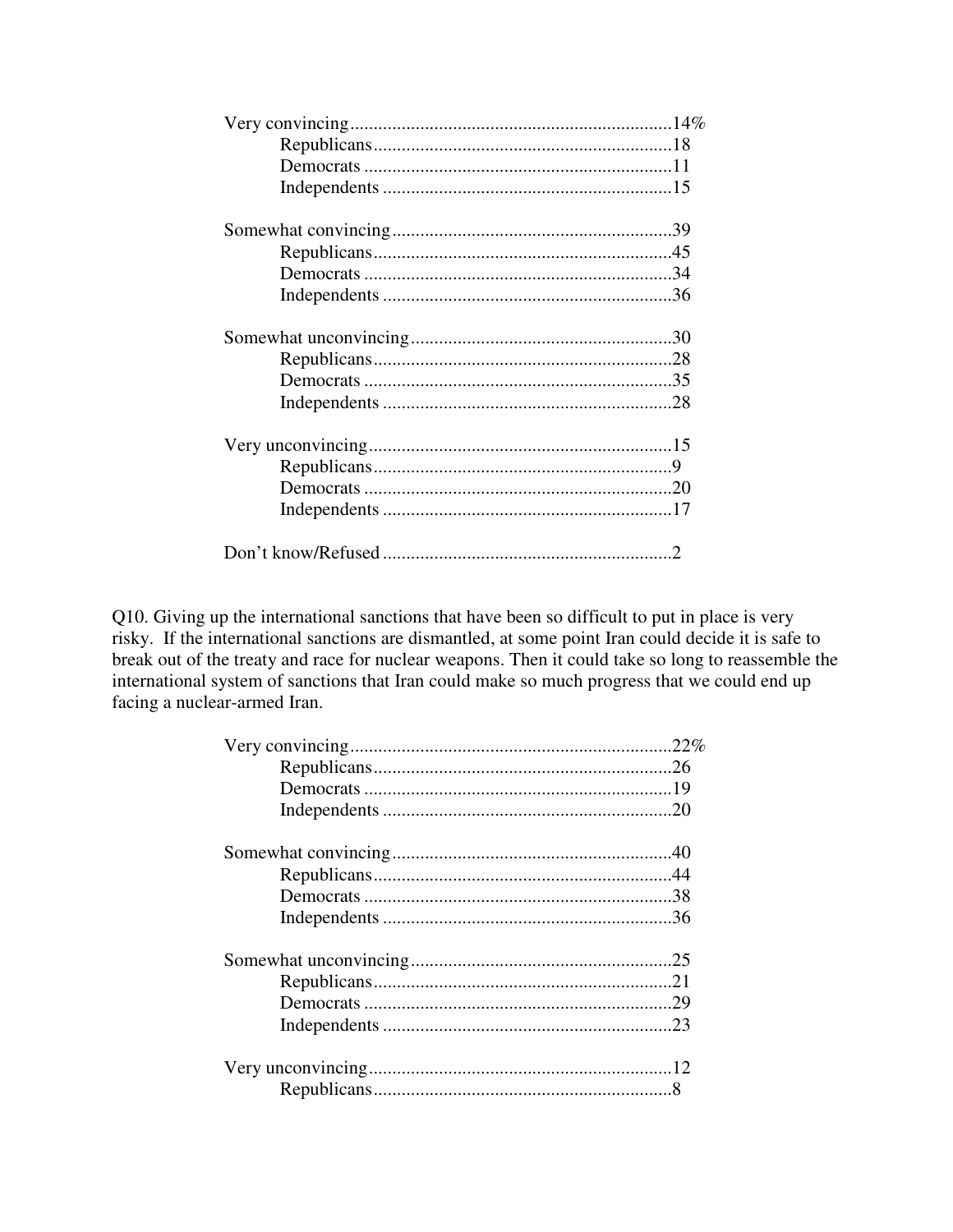#### **[DISPLAY Q11-Q13 ON SAME SCREEN ALONG WITH INTRO]**

Now, we would like you to evaluate a series of arguments in favor of the idea of not continuing to negotiate an agreement with Iran, but rather imposing new sanctions on other countries to get them to cut their economic relations with Iran.

Q11. Clearly we need to stick with sanctions and ratchet them up higher. We can see they are working. The Iranian economy is suffering and the Iranian people have had enough. That is why they elected a new president that was willing to come to the table. Eventually, the Iranian people are going to get tired of the economic pain that comes from the sanctions, and this will lead them to demand that Iran give up its enrichment program. We should stick with the sanctions until Iran gives up enrichment entirely.

Q12. Given how hard the Iranian leadership resists giving up enrichment, despite all of the sanctions so far, they must really be motivated by a desire for nuclear weapons. Negotiating limits on their enrichment will not make this desire go away among the Iranian leadership. Our only hope is to ratchet up the sanctions until they are painful enough that the leaders will finally give up that desire.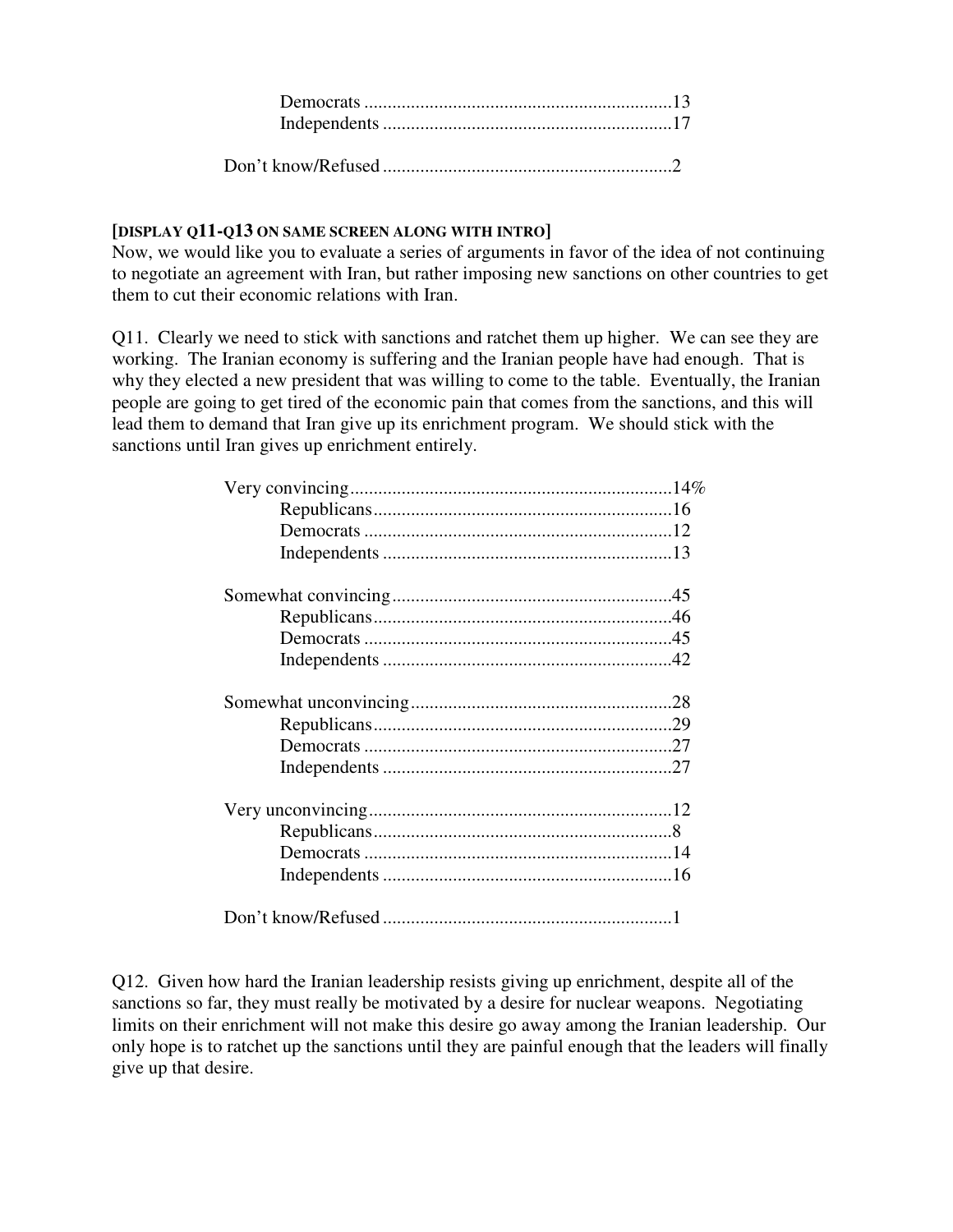Q13. We have the international sanctions in place now, along with the UN Security Council resolutions calling for Iran to stop its enrichment. It's no time to ease off and accept limited enrichment. We need to keep this momentum going and get other countries to cut their business<br>ties to Iran until it complies with the UN resolutions. And we have to keep ramping up these sanctions until the Iranians scrap their enrichment program.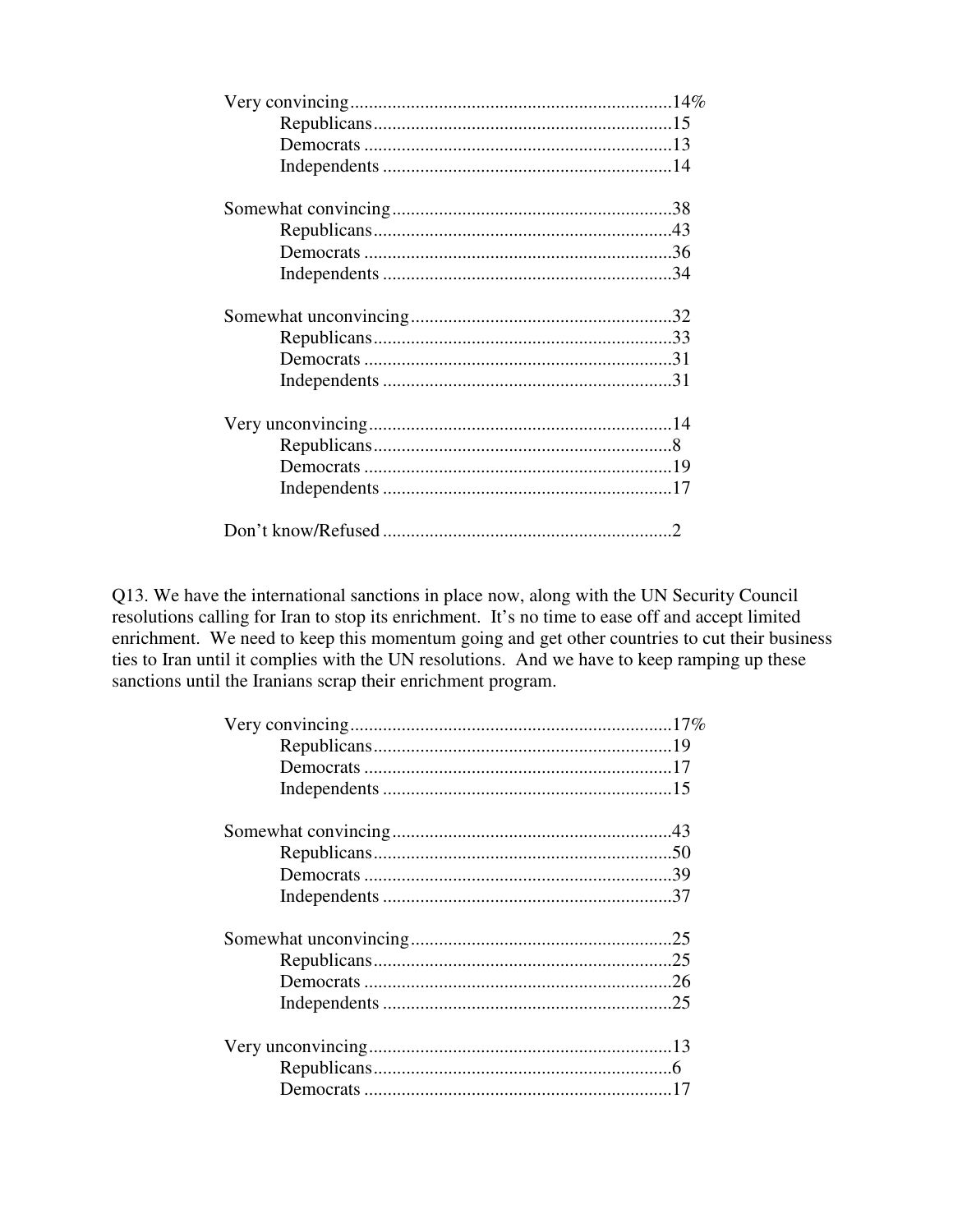Don't know/Refused ..............................................................2

### **[DISPLAY Q14-Q16 ON SAME SCREEN ALONG WITH INTRO]**

Now, we would like you to evaluate a series of arguments against the idea of not continuing to negotiate an agreement with Iran, but rather imposing new sanctions on other countries to get them to cut their economic relations with Iran.

Q14. We need to really face the fact that sanctions have not worked to get Iran to give up enriching. Even as countries imposed more and more sanctions on Iran, it increased its level of enrichment activities, building more and better centrifuges and even enriching somewhat above the 5% level. On the other hand, the sanctions *have* helped to bring Iran to the table to negotiate limits on its enrichment and have led Iran to already accept some limits. We need to be realistic, take advantage of what has worked, and stop pursuing approaches that do not work.

Q15. Because the US has already stopped its trade with Iran, the only way Congress has been able to impose new sanctions is by threatening other countries, some of them allies, with sanctions unless they stop their business relations with Iran. Sometimes, we have actually punished their companies with fines. Many countries resent this. Cutting off trade with Iran hurts other countries' economy and they do not like being pushed around. This harms our relations with other countries, including friends and allies.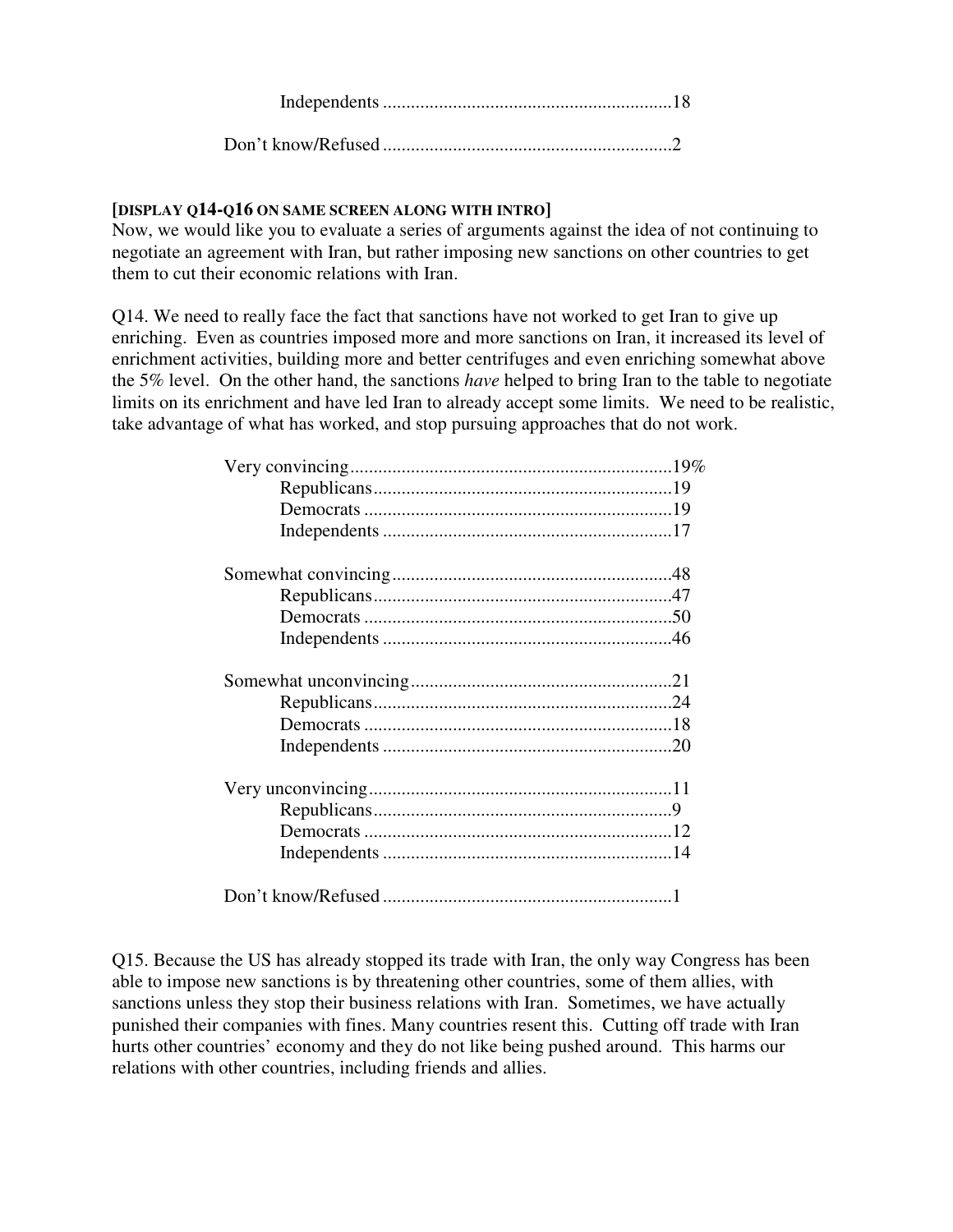Q16. We need to remember that the system of sanctions on Iran requires the cooperation of other countries, who want the US to negotiate a deal with Iran so that we limit their nuclear program, allowing us to move away from the sanctions that harm their own economies too. If the US ramps up sanctions and pulls out of the negotiations now, when Iran says it is ready to make a deal, other countries will get annoyed and probably resume trading with Iran. The whole system of sanctions on Iran may well unravel, and then it will be even harder to get a deal with Iran. But if we show we would accept a deal that can be fully verified, these other countries are more apt to stick with us.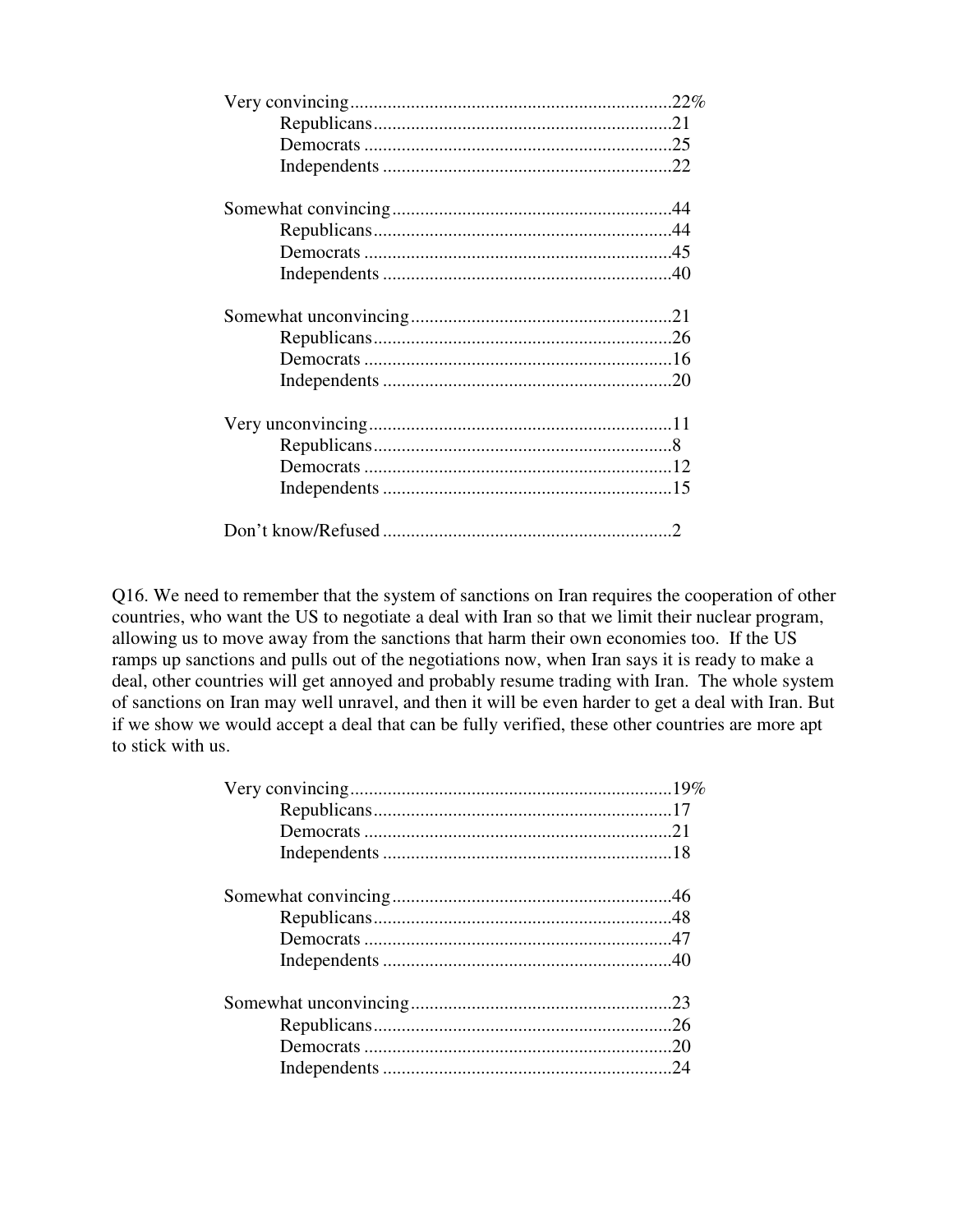### **[DISPLAY– SHOW Q17 AND Q18 ON SAME SCREEN]**

Q17. Now, having assessed these arguments, we would like to know how would you feel if the US were to continue to pursue a long-term agreement that limits Iran's enrichment of uranium: Iran would accept intrusive inspections of their program, while the US would accept Iran enriching to the low level necessary for nuclear energy, and would gradually ease some sanctions provided that Iran sticks to the agreement? Would this be:

Q18. How would you feel if the US were not to negotiate an agreement that includes Iran having limited enrichment, but rather impose new sanctions on other countries to get them to cut their economic relations with Iran to pressure Iran to agree to completely stop all uranium enrichment? Would this be: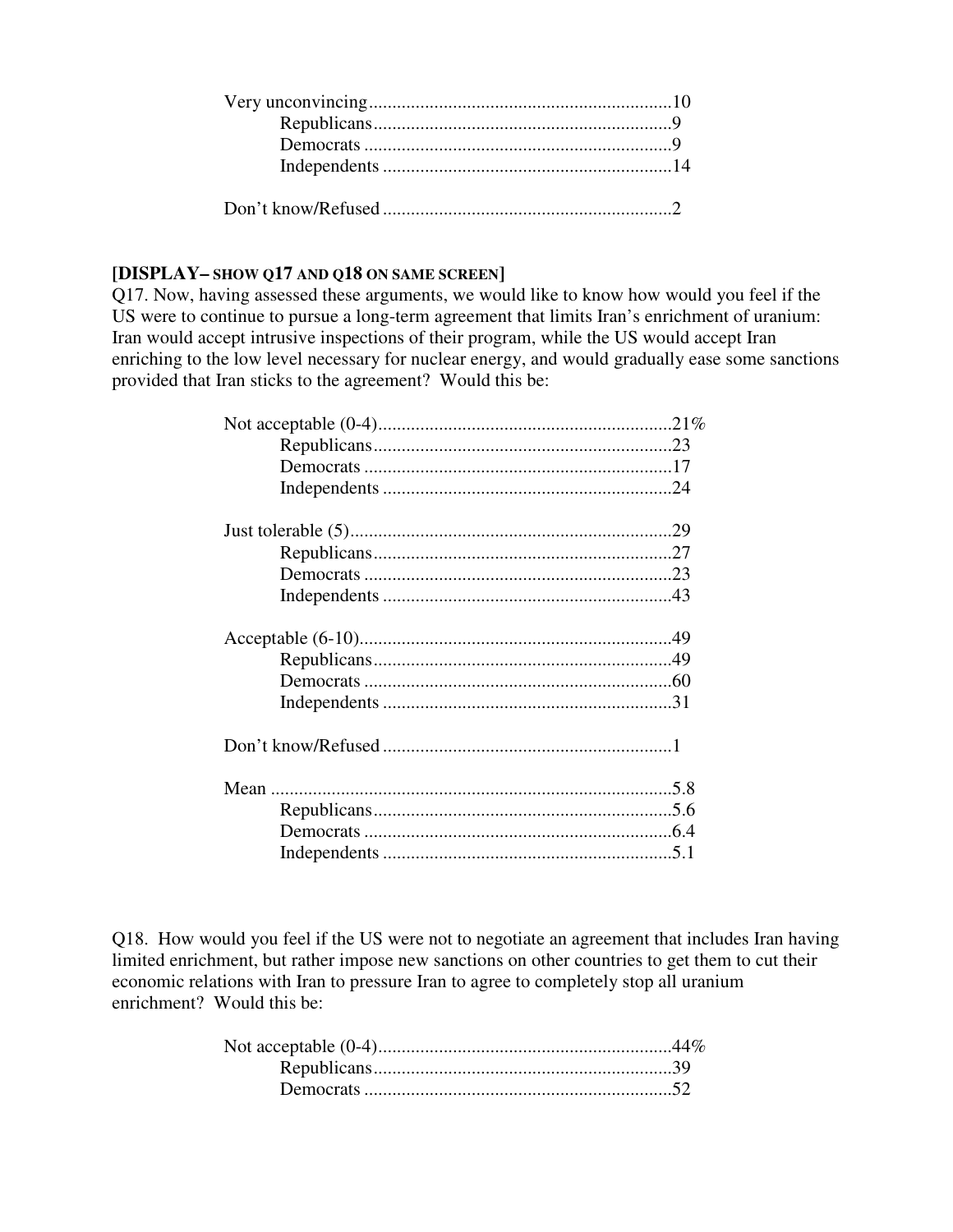### **[DISPLAY]**

Q21. So, now, we would like to know which approach you think would be best. Please select which approach you would recommend to the US government:

| Continue to pursue a long-term agreement that limits Iran's   |  |
|---------------------------------------------------------------|--|
| enrichment of uranium: Iran would accept intrusive            |  |
| inspections of their program, while the US would accept Iran  |  |
| enriching to the low level necessary for nuclear energy, and  |  |
| would gradually ease some sanctions provided that Iran sticks |  |
|                                                               |  |
|                                                               |  |
|                                                               |  |
|                                                               |  |
|                                                               |  |
| Do not negotiate an agreement that includes Iran having       |  |

| Do not negotiate an agreement that includes Iran having         |  |
|-----------------------------------------------------------------|--|
| limited enrichment, but rather impose new sanctions on other    |  |
| countries to get them to cut their economic relations with Iran |  |
| to pressure Iran to agree to completely stop all uranium        |  |
|                                                                 |  |
|                                                                 |  |
|                                                                 |  |
|                                                                 |  |
|                                                                 |  |
|                                                                 |  |
|                                                                 |  |
|                                                                 |  |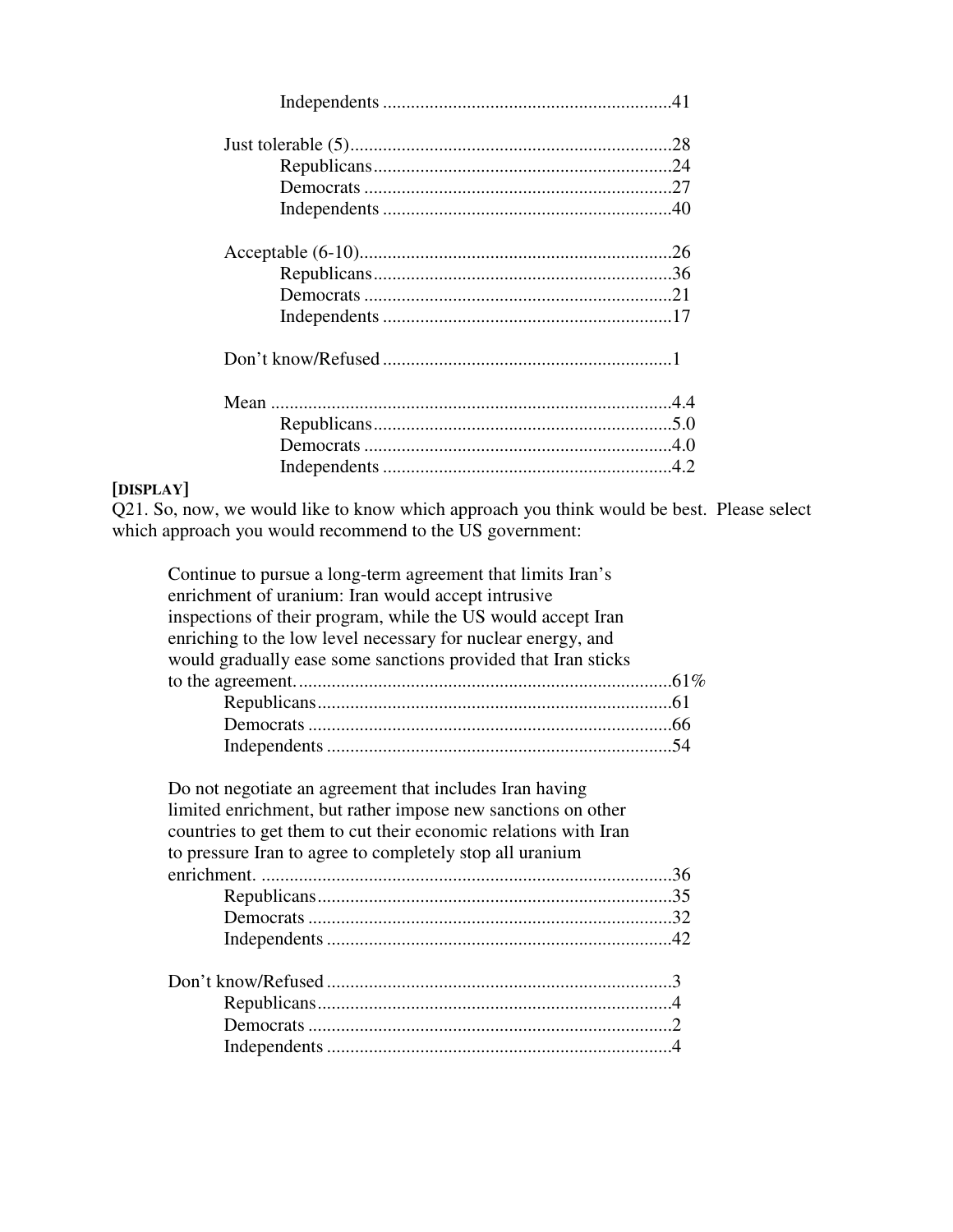### [DISPLAY]

[STATEMENT] Here are a few other questions.

Q22. Do you believe that a deal with Iran on its nuclear program would help or hurt in the fight against the Islamic State, also known as ISIS or ISIL?

### [DISPLAY]

Q23. I would like you to give your opinion of Israeli Prime Minister Benjamin Netanyahu on a scale of 0-10, where 0 is very unfavorable and 10 is very favorable: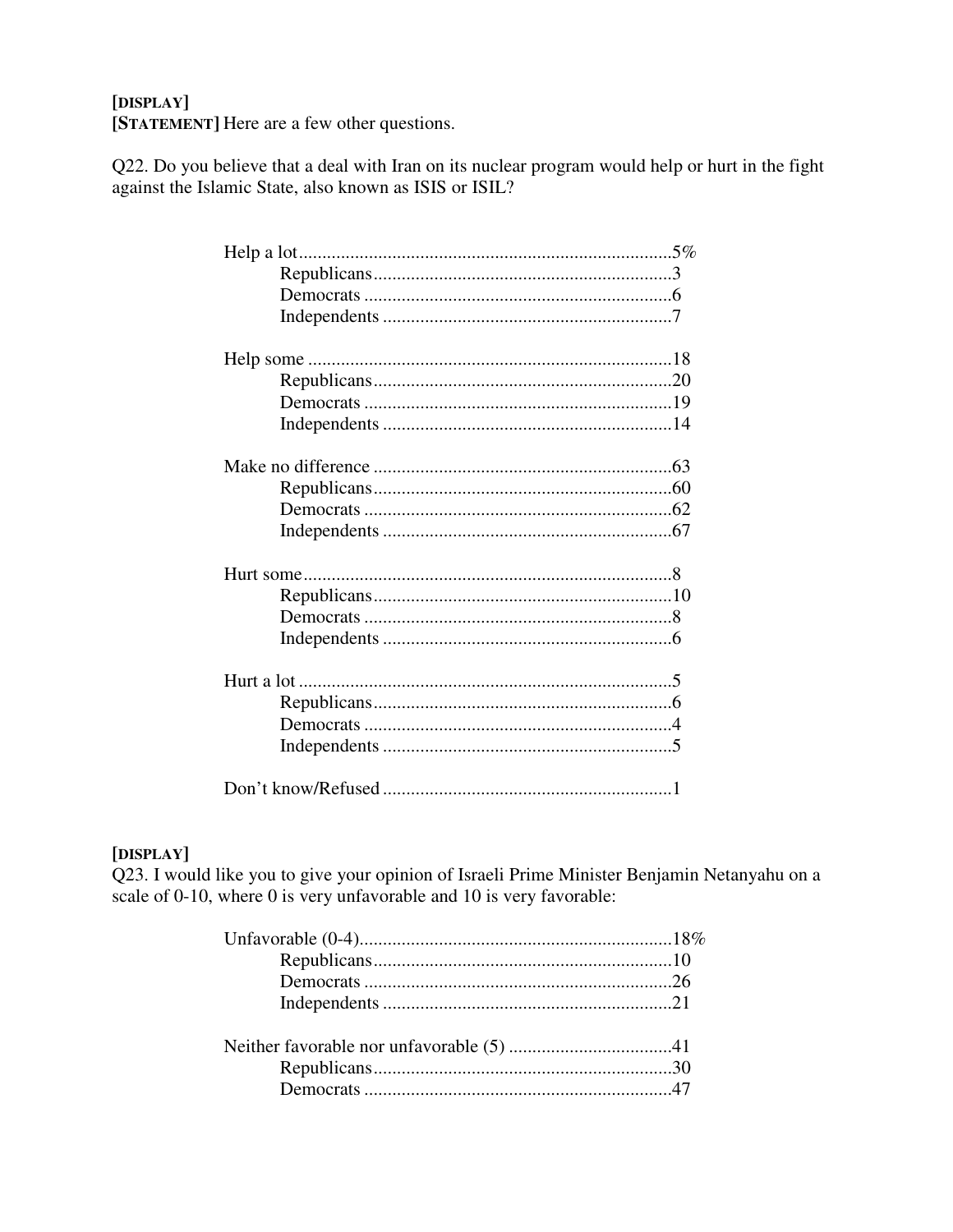#### **[DISPLAY Q24 AND Q25 ON SAME SCREEN]**

Q24. As you may know, there is substantial controversy over the fact that Israeli Prime Minister Benjamin Netanyahu is scheduled to speak in Congress on March 3 in opposition to the current deal being negotiated for Iran's nuclear program. Netanyahu was invited to speak by House Speaker John Boehner, not the State Department.

Critics—including the White House, some Members of Congress, and some Israelis—say that it is inappropriate for a head of state to go around the normal diplomatic channels and try to exert political influence on the US when it is in the midst of sensitive negotiations with Iran.

Defenders—including Netanyahu, Boehner, some Members of Congress and some Israelis—say that the decision about Iran is so important that it is appropriate for Israel to have its voice heard before Congress, as the outcome effects Israel too.

Do you believe that it is appropriate or inappropriate for Netanyahu to give such a speech to Congress without a diplomatic invitation?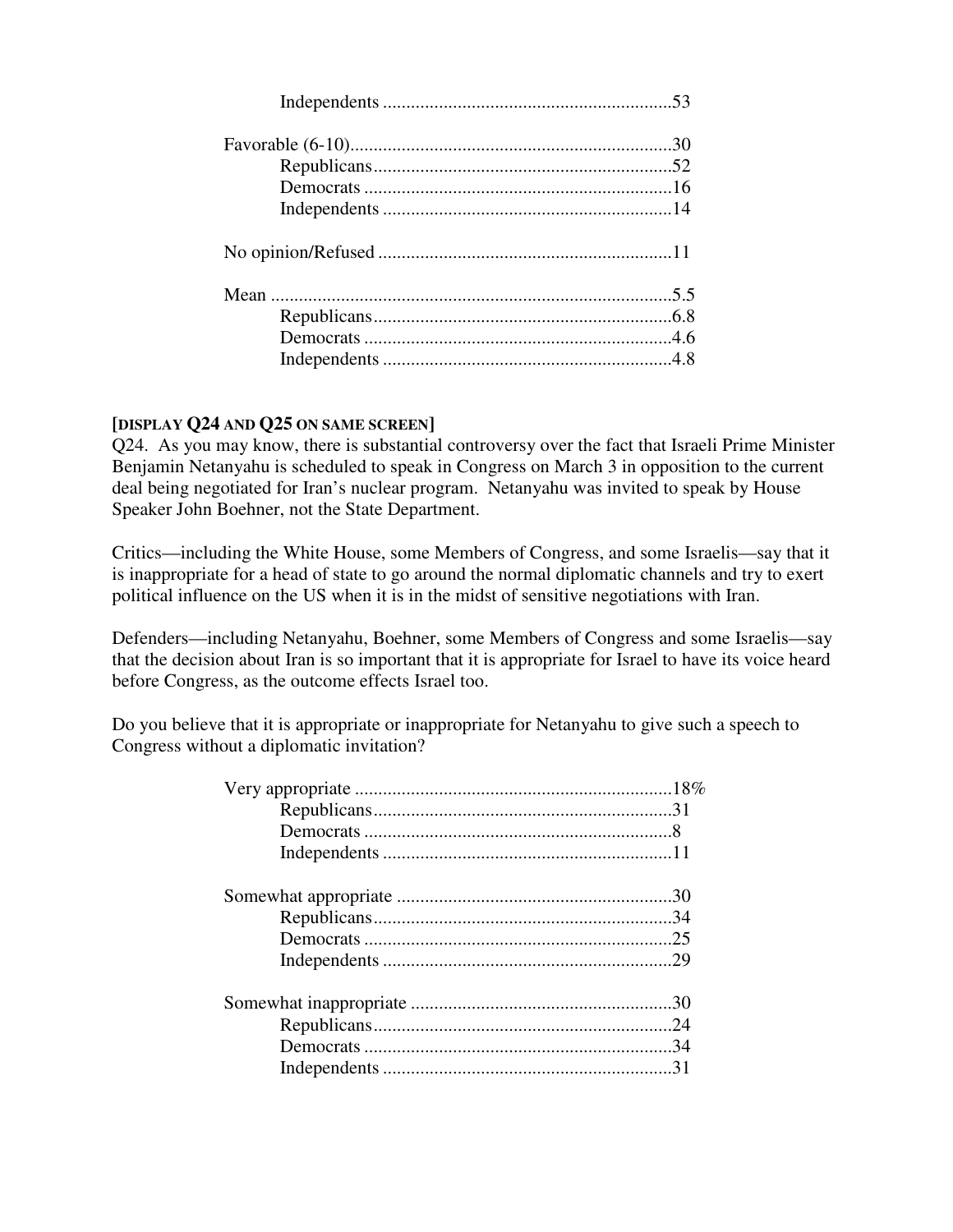Q25. Some Members of Congress, as an expression of their disapproval, have stated they plan not to attend the speech. Do you believe not attending the speech is appropriate or inappropriate?

### [DISPLAY]

D1. Generally speaking, do you think of yourself as a:

[DISPLAY] [IF D1 = 2, 4, 5, OR REFUSED]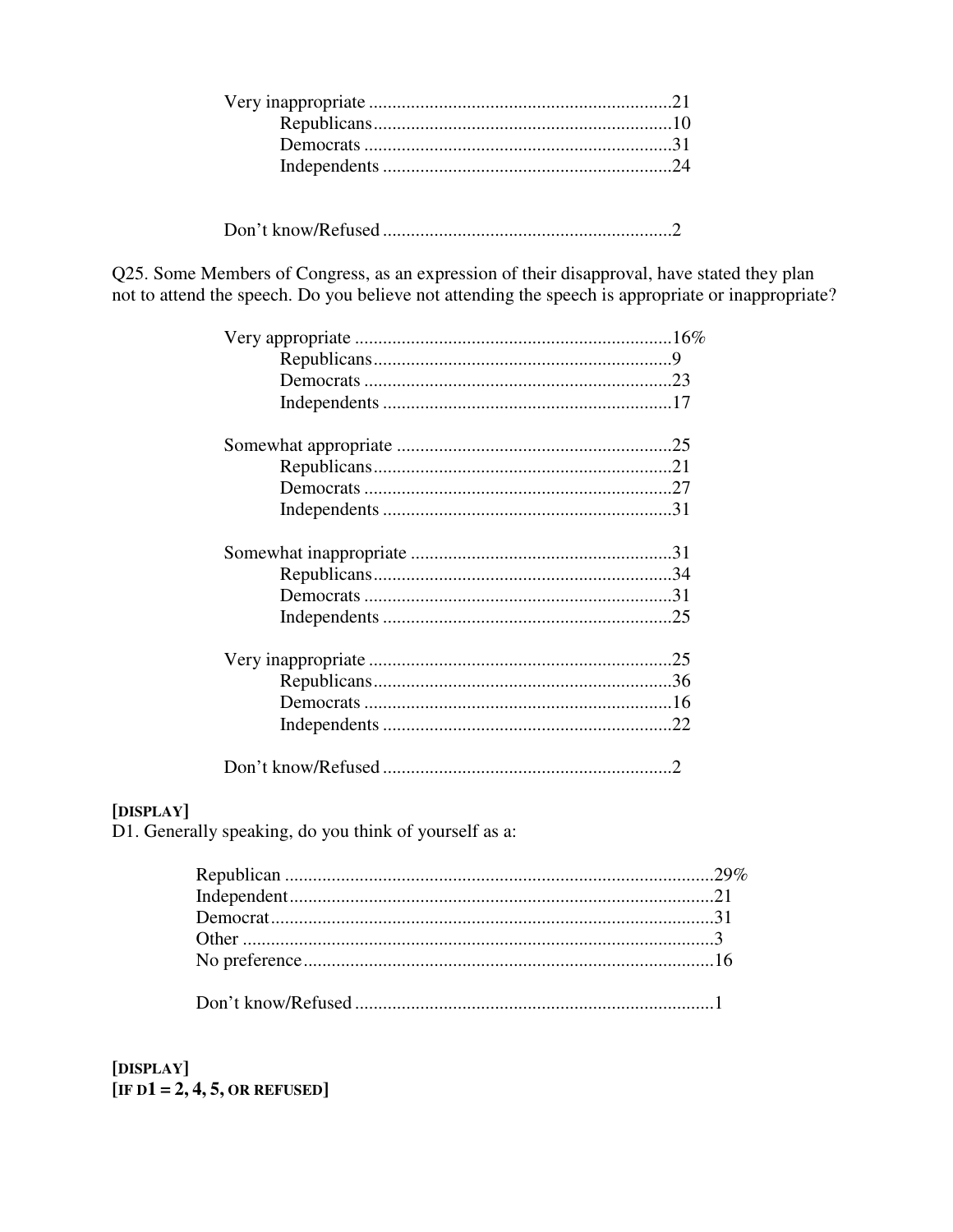D1a. Do you think of yourself as closer to the:

| D1-D1a. Overall party identification combined                                       |
|-------------------------------------------------------------------------------------|
|                                                                                     |
| [DISPLAY]<br>D2. What best characterizes your voter participation during elections? |
| I usually vote in both the party primary and the general election55                 |
|                                                                                     |
| [DISPLAY]<br>D3. How sympathetic are you to the Tea Party movement?                 |
|                                                                                     |

### **[DISPLAY]**

**D4.** Please select how often you get news and opinion from each of the following sources.

|                                                                            | Almost<br>every<br>day | About 2-3<br>times a<br>week | About<br>once a<br>week | Rarely | Never | Don't<br>know/<br>Refused |
|----------------------------------------------------------------------------|------------------------|------------------------------|-------------------------|--------|-------|---------------------------|
| D <sub>4</sub> a. Newspapers<br>and news magazines<br>(in print or online) | 26%                    | 12%                          | 18%                     | 25%    | 17%   | $1\%$                     |
| D <sub>4</sub> b. Public<br>broadcasting (NPR)<br>or PBS)                  | 9                      | 9                            | 16                      | 34     | 30    | $\overline{2}$            |